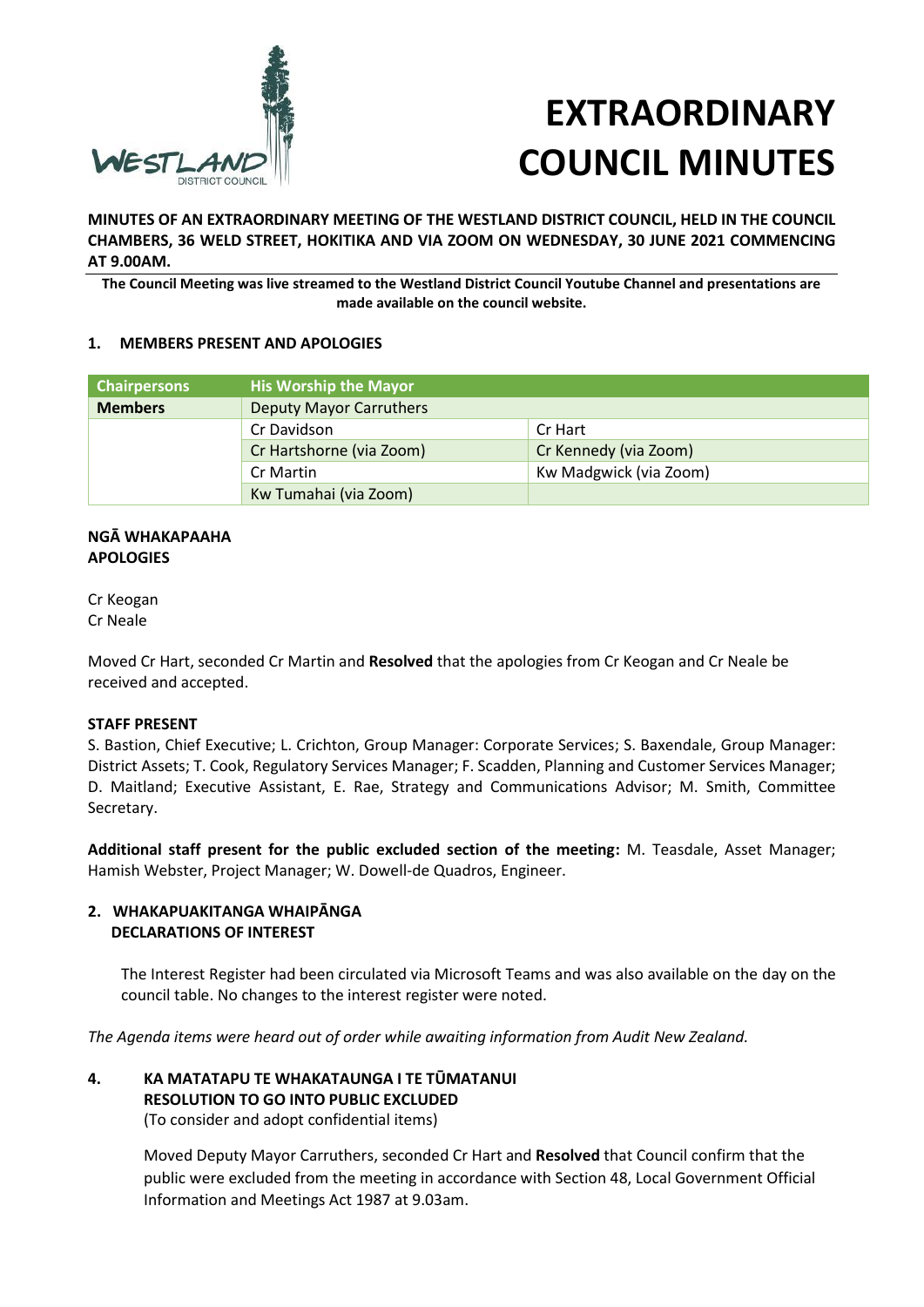Resolutions to exclude the public: Section 48, Local Government Official Information and Meetings Act 1987.

The general subject of the matters to be considered while the public are excluded, the reason for passing this resolution in relation to each matter and the specific grounds under Section 48(1) of the Local Government Official Information and Meetings Act 1987 for the passing of the resolution are as follows:

| <b>Item</b><br>No. | <b>General subject of</b><br>each matter to be<br>considered       | <b>Reason for passing</b><br>this resolution in<br>relation to each<br>matter | Ground(s) under Section 48(1) for the<br>passing of this resolution                                                                                                                                                      |
|--------------------|--------------------------------------------------------------------|-------------------------------------------------------------------------------|--------------------------------------------------------------------------------------------------------------------------------------------------------------------------------------------------------------------------|
| 1.                 | Tender Award: 20-21-<br>08 Hokitika Pools<br>Strengthening Stage 1 | Good<br>reason<br>to<br>withhold exist under<br>Section 7                     | That the public conduct of the relevant<br>part of the proceedings of the meeting<br>would be likely to result in the disclosure<br>of information for which good reason or<br>withholding exists.<br>Section $48(1)(a)$ |
| 2.                 | Jackson Bay Wharf<br>Unbudgeted<br>Expenditure                     | Good<br>reason<br>to<br>withhold exist under<br>Section 7                     | That the public conduct of the relevant<br>part of the proceedings of the meeting<br>would be likely to result in the disclosure<br>of information for which good reason or<br>withholding exists.<br>Section $48(1)(a)$ |

This resolution is made in reliance on sections 48(1)(a) and (d) of the Local Government Official Information and Meetings Act 1987 and the particular interests or interests protected by section 7 of that Act, which would be prejudiced by the holding of the relevant part of the proceedings of the meeting in public are as follows:

| Item No. | <b>Interest</b>                                                                                                                                                                                                                                                                           |  |
|----------|-------------------------------------------------------------------------------------------------------------------------------------------------------------------------------------------------------------------------------------------------------------------------------------------|--|
| 1,2      | Subject to sections 6, 8, and 17, this section applies if, and only if, the withholding of the<br>information is necessary to-                                                                                                                                                            |  |
|          | (Section 7(2))                                                                                                                                                                                                                                                                            |  |
| 1,2      | Protect information where the making available of the information:<br>(i)<br>Would disclose a trade secret; or<br>(ii)<br>Would be likely unreasonably to prejudice the commercial position of the<br>person who supplied or who is the subject of the information.<br>(Section 7 (2)(b)) |  |
| 1,2      | Enable any local authority holding the information to carry on, without prejudice or<br>disadvantage, negotiations (including commercial and industrial negotiations)<br>(Section 7(2)(i))                                                                                                |  |

Moved Cr Hart, seconded Cr Davidson and **Resolved** that the business conducted in the 'Public Excluded Section' be confirmed and accordingly, the meeting went back to the open part of the meeting at 10.07am.

*Cr Kennedy tendered his apology and left the meeting at 10.08am and did not return.*